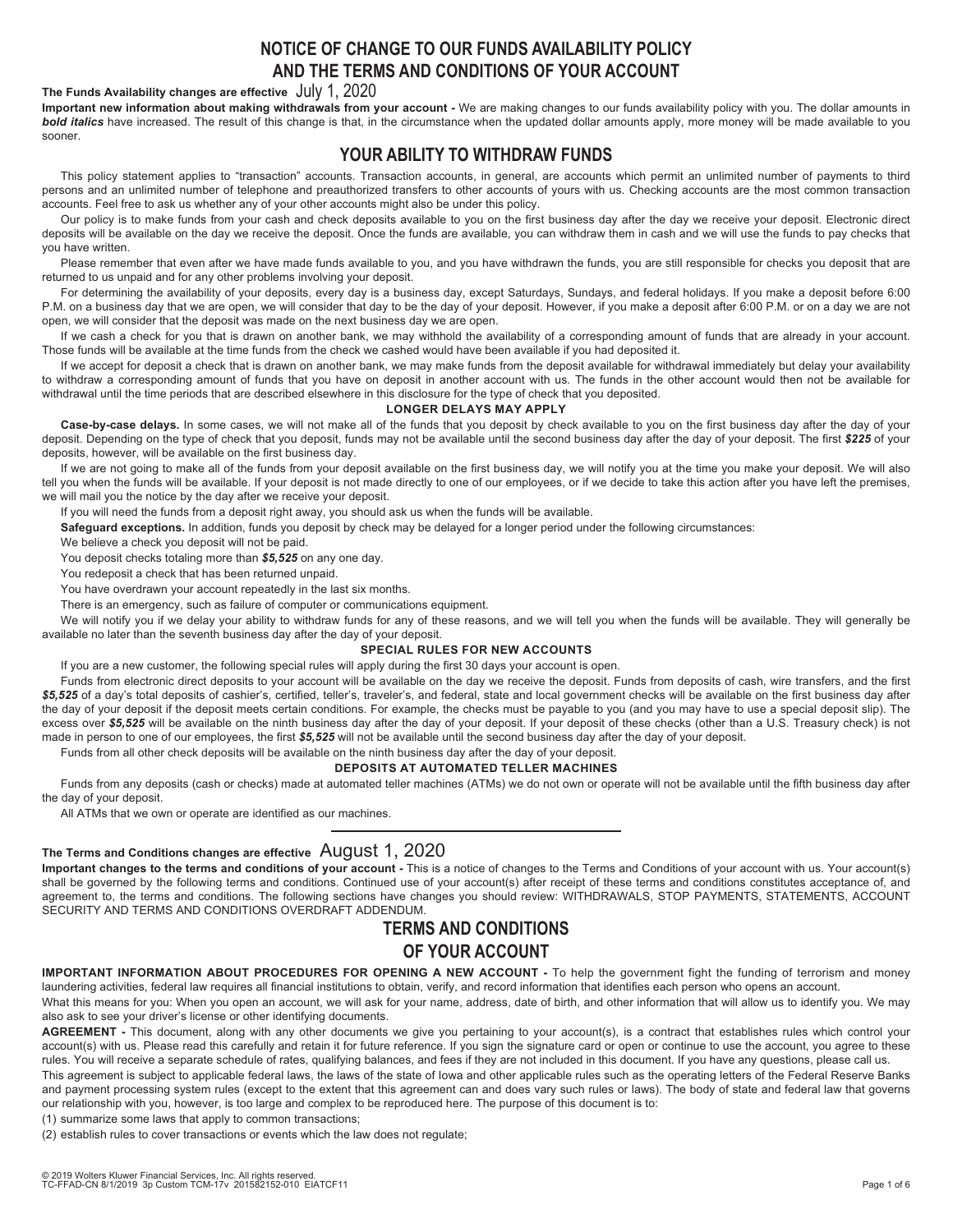(3) establish rules for certain transactions or events which the law regulates but permits variation by agreement; and

(4) give you disclosures of some of our policies to which you may be entitled or in which you may be interested.

If any provision of this document is found to be unenforceable according to its terms, all remaining provisions will continue in full force and effect. We may permit some variations from our standard agreement, but we must agree to any variation in writing either on the signature card for your account or in some other document. Nothing in this document is intended to vary our duty to act in good faith and with ordinary care when required by law.

As used in this document the words "we," "our," and "us" mean the financial institution and the words "you" and "your" mean the account holder(s) and anyone else with the authority to deposit, withdraw, or exercise control over the funds in the account. However, this agreement does not intend, and the terms "you" and "your" should not be interpreted, to expand an individual's responsibility for an organization's liability. If this account is owned by a corporation, partnership or other organization, individual liability is determined by the laws generally applicable to that type of organization. The headings in this document are for convenience or reference only and will not govern the interpretation of the provisions. Unless it would be inconsistent to do so, words and phrases used in this document should be construed so the singular includes the plural and the plural includes the singular.

LIABILITY - You agree, for yourself (and the person or entity you represent if you sign as a representative of another) to the terms of this account and the schedule of charges. You authorize us to deduct these charges, without notice to you, directly from the account balance as accrued. You will pay any additional reasonable charges for services you request which are not covered by this agreement.

Each of you also agrees to be jointly and severally (individually) liable for any account shortage resulting from charges or overdrafts, whether caused by you or another with access to this account. This liability is due immediately, and we can deduct any amounts deposited into the account and apply those amounts to the shortage. You have no right to defer payment of this liability, and you are liable regardless of whether you signed the item or benefited from the charge or overdraft.

You will be liable for our costs as well as for our reasonable attorneys' fees, to the extent permitted by law, whether incurred as a result of collection or in any other dispute involving your account. This includes, but is not limited to, disputes between you and another joint owner; you and an authorized signer or similar party; or a third party claiming an interest in your account. This also includes any action that you or a third party takes regarding the account that causes us, in good faith, to seek the advice of an attorney, whether or not we become involved in the dispute. All costs and attorneys' fees can be deducted from your account when they are incurred, without notice to you.

**DEPOSITS -** We will give only provisional credit until collection is final for any items, other than cash, we accept for deposit (including items drawn "on us"). Before settlement of any item becomes final, we act only as your agent, regardless of the form of endorsement or lack of endorsement on the item and even though we provide you provisional credit for the item. We may reverse any provisional credit for items that are lost, stolen, or returned. Unless prohibited by law, we also reserve the right to charge back to your account the amount of any item deposited to your account or cashed for you which was initially paid by the payor bank and which is later returned to us due to an allegedly forged, unauthorized or missing endorsement, claim of alteration, encoding error, counterfeit cashier's check or other problem which in our judgment justifies reversal of credit. You authorize us to attempt to collect previously returned items without giving you notice, and in attempting to collect we may permit the payor bank to hold an item beyond the midnight deadline. Actual credit for deposits of, or payable in, foreign currency will be at the exchange rate in effect on final collection in U.S. dollars. We are not responsible for transactions by mail or outside depository until we actually record them. We will treat and record all transactions received after our "daily cutoff time" on a business day we are open, or received on a day we are not open for business, as if initiated on the next business day that we are open. At our option, we may take an item for collection rather than for deposit. If we accept a third-party check or draft for deposit, we may require any third-party endorsers to verify or guarantee their endorsements, or endorse in our presence.

#### **WITHDRAWALS -**

Generally - Unless clearly indicated otherwise on the account records, any of you, acting alone, who signs to open the account or has authority to make withdrawals may withdraw or transfer all or any part of the account balance at any time. Each of you (until we receive written notice to the contrary) authorizes each other person who signs or has authority to make withdrawals to endorse any item payable to you or your order for deposit to this account or any other transaction with us.

Postdated checks - A postdated check is one which bears a date later than the date on which the check is written. We may properly pay and charge your account for a postdated check even though payment was made before the date of the check, unless we have received written notice of the postdating in time to have a reasonable opportunity to act. Because we process checks mechanically, your notice will not be effective and we will not be liable for failing to honor your notice unless it precisely identifies the number, date, amount and payee of the item.

**Checks and withdrawal rules -** If you do not purchase your check blanks from us, you must be certain that we approve the check blanks you purchase. We may refuse any withdrawal or transfer request which you attempt on forms not approved by us or by any method we do not specifically permit. We may refuse any withdrawal or transfer request which is greater in number than the frequency permitted, or which is for an amount greater or less than any withdrawal limitations. We will use the date the transaction is completed by us (as opposed to the date you initiate it) to apply the frequency limitations. In addition, we may place limitations on the account until your identity is verified.

Even if we honor a nonconforming request, we are not required to do so later. If you violate the stated transaction limitations (if any), in our discretion we may close your account or reclassify it as a transaction account. If we reclassify your account, your account will be subject to the fees and earnings rules of the new account classification. If we are presented with an item drawn against your account that would be a "substitute check," as defined by law, but for an error or defect in the item introduced in the substitute check creation process, you agree that we may pay such item.

**Cash withdrawals -** We recommend you take care when making large cash withdrawals because carrying large amounts of cash may pose a danger to your personal safety. As an alternative to making a large cash withdrawal, you may want to consider a cashier's check or similar instrument. You assume full responsibility of any loss in the event the cash you withdraw is lost, stolen, or destroyed. You agree to hold us harmless from any loss you incur as a result of your decision to withdraw funds in the form of cash.

**Multiple signatures, electronic check conversion, and similar transactions -** An electronic check conversion transaction is a transaction where a check or similar item is converted into an electronic fund transfer as defined in the Electronic Fund Transfers regulation. In these types of transactions the check or similar item is either removed from circulation (truncated) or given back to you. As a result, we have no opportunity to review the signatures or otherwise examine the original check or item. You agree that, as to these or any items as to which we have no opportunity to examine the signatures, you waive any requirement of multiple signatures.

**Notice of withdrawal -** We reserve the right to require not less than 7 days' notice in writing before each withdrawal from an interest-bearing account other than a time deposit or demand deposit, or from any other savings account as defined by Regulation D. (The law requires us to reserve this right, but it is not our general policy to use it.) Withdrawals from a time account prior to maturity or prior to any notice period may be restricted and may be subject to penalty. See your notice of penalty for early withdrawal.

**OWNERSHIP OF ACCOUNT AND BENEFICIARY DESIGNATION -** These rules apply to this account depending on the form of ownership and beneficiary designation, if any, specified on the account records. We make no representations as to the appropriateness or effect of the ownership and beneficiary designations, except as they determine to whom we pay the account funds.

**Individual Account -** is an account in the name of one person.

Joint Account - With Survivorship (And Not As Tenants In Common) - is an account in the name of two or more persons. Each of you intend that when you die the balance in the account (subject to any previous pledge to which we have agreed) will belong to the survivor(s). If two or more of you survive, you will own the balance in the account as joint tenants with survivorship and not as tenants in common.

Joint Account - No Survivorship (As Tenants In Common) - This is owned by two or more persons, but none of you intend (merely by opening this account) to create any right of survivorship in any other person. We encourage you to agree and tell us in writing of the percentage of the deposit contributed by each of you. This information will not, however, affect the number of signatures necessary for withdrawal.

Revocable Trust or Pay-On-Death Account - If two or more of you create this type of account, you own the account jointly with survivorship. Beneficiaries cannot withdraw unless: (1) all persons creating the account die, and (2) the beneficiary is then living. If two or more beneficiaries are named and survive the death of all persons creating the account, beneficiaries will own this account in equal shares, without right of survivorship. The person(s) creating either of these account types may: (1) change beneficiaries, (2) change account types, and (3) withdraw all or part of the account funds at any time.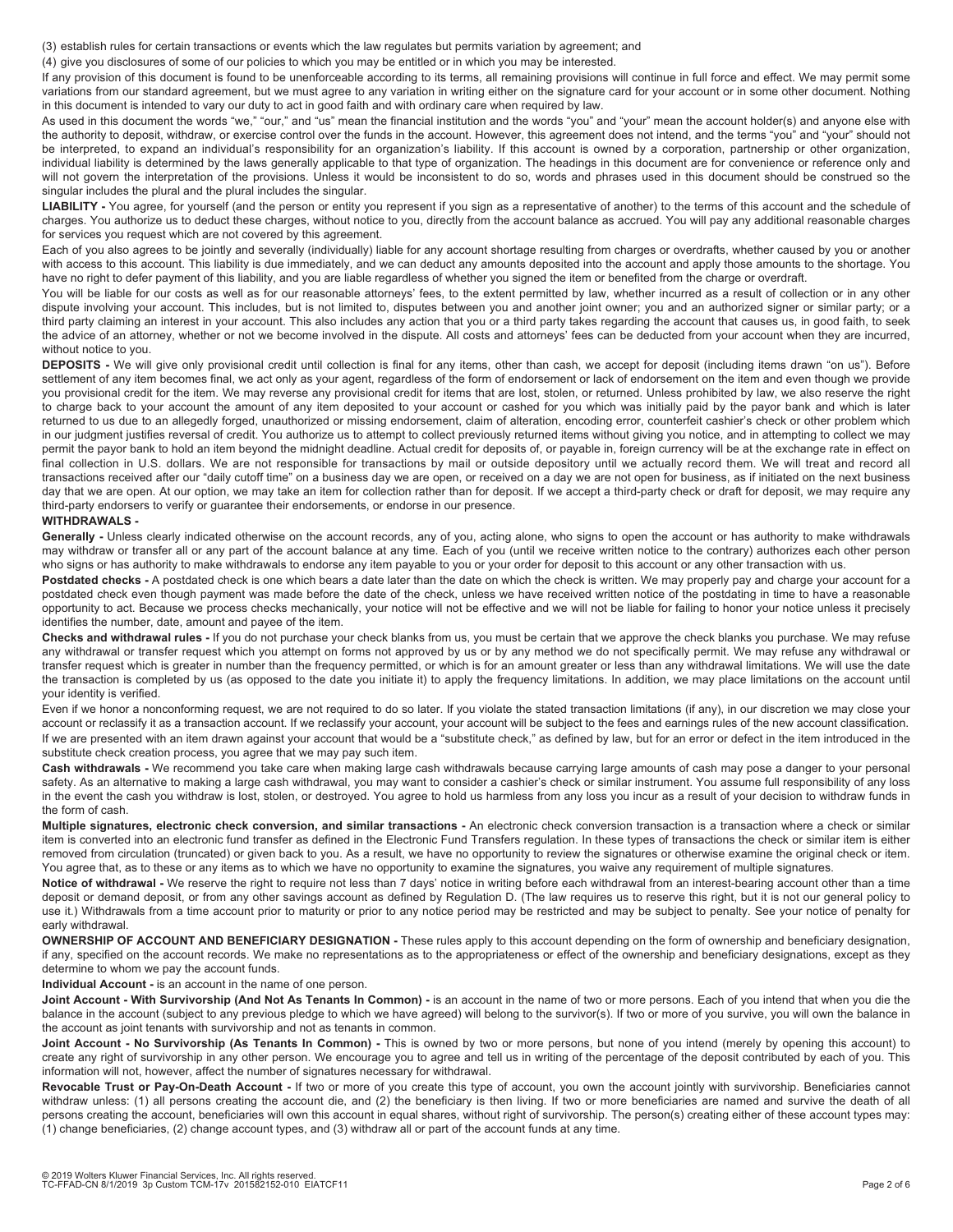**BUSINESS, ORGANIZATION AND ASSOCIATION ACCOUNTS -** Earnings in the form of interest, dividends, or credits will be paid only on collected funds, unless otherwise provided by law or our policy. You represent that you have the authority to open and conduct business on this account on behalf of the entity. We may require the governing body of the entity opening the account to give us a separate authorization telling us who is authorized to act on its behalf. We will honor the authorization until we actually receive written notice of a change from the governing body of the entity.

**STOP PAYMENTS -** Unless otherwise provided, the rules in this section cover stopping payment of items such as checks and drafts. Rules for stopping payment of other types of transfers of funds, such as consumer electronic fund transfers, may be established by law or our policy. If we have not disclosed these rules to you elsewhere, you may ask us about those rules.

We may accept an order to stop payment on any item from any one of you. You must make any stop-payment order in the manner required by law and we must receive it in time to give us a reasonable opportunity to act on it before our stop-payment cutoff time. Because stop-payment orders are handled by computers, to be effective, your stop-payment order must precisely identify the number, date, and amount of the item, and the payee. You may stop payment on any item drawn on your account whether you sign the item or not. Generally, if your stop-payment order is given to us in writing it is effective for six months. Your order will lapse after that time if you do not renew the order in writing before the end of the six-month period. If the original stop-payment order was oral your stop-payment order will lapse after 14 calendar days if you do not confirm your order in writing within that time period. We are not obligated to notify you when a stop-payment order expires.

If you stop payment on an item and we incur any damages or expenses because of the stop payment, you agree to indemnify us for those damages or expenses, including attorneys' fees. You assign to us all rights against the payee or any other holder of the item. You agree to cooperate with us in any legal actions that we may take against such persons. You should be aware that anyone holding the item may be entitled to enforce payment against you despite the stop-payment order.

Our stop-payment cutoff time is one hour after the opening of the next banking day after the banking day on which we receive the item. Additional limitations on our obligation to stop payment are provided by law (e.g., we paid the item in cash or we certified the item).

**TELEPHONE TRANSFERS -** A telephone transfer of funds from this account to another account with us, if otherwise arranged for or permitted, may be made by the same persons and under the same conditions generally applicable to withdrawals made in writing. Limitations on the number of telephonic transfers from a savings account are described elsewhere.

**AMENDMENTS AND TERMINATION -** We may change any term of this agreement. Rules governing changes in interest rates are provided separately in the Truth-in-Savings disclosure or in another document. For other changes, we will give you reasonable notice in writing or by any other method permitted by law. We may also close this account at any time upon reasonable notice to you and tender of the account balance personally or by mail. Items presented for payment after the account is closed may be dishonored. When you close your account, you are responsible for leaving enough money in the account to cover any outstanding items to be paid from the account. Reasonable notice depends on the circumstances, and in some cases such as when we cannot verify your identity or we suspect fraud, it might be reasonable for us to give you notice after the change or account closure becomes effective. For instance, if we suspect fraudulent activity with respect to your account, we might immediately freeze or close your account and then give you notice. If we have notified you of a change in any term of your account and you continue to have your account after the effective date of the change, you have agreed to the new term(s).

**NOTICES -** Any written notice you give us is effective when we actually receive it, and it must be given to us according to the specific delivery instructions provided elsewhere, if any. We must receive it in time to have a reasonable opportunity to act on it. If the notice is regarding a check or other item, you must give us sufficient information to be able to identify the check or item, including the precise check or item number, amount, date and payee. Written notice we give you is effective when it is deposited in the United States Mail with proper postage and addressed to your mailing address we have on file. Notice to any of you is notice to all of you.

**STATEMENTS - Your duty to report unauthorized signatures, alterations and forgeries -** You must examine your statement of account with "reasonable promptness." If you discover (or reasonably should have discovered) any unauthorized signatures or alterations, you must promptly notify us of the relevant facts. As between you and us, if you fail to do either of these duties, you will have to either share the loss with us, or bear the loss entirely yourself (depending on whether we used ordinary care and, if not, whether we substantially contributed to the loss). The loss could be not only with respect to items on the statement but other items with unauthorized signatures or alterations by the same wrongdoer.

You agree that the time you have to examine your statement and report to us will depend on the circumstances, but will not, in any circumstance, exceed a total of 30 days from when the statement is first sent or made available to you.

You further agree that if you fail to report any unauthorized signatures, alterations or forgeries in your account within 60 days of when we first send or make the statement available, you cannot assert a claim against us on any items in that statement, and as between you and us the loss will be entirely yours. This 60-day limitation is without regard to whether we used ordinary care. The limitation in this paragraph is in addition to that contained in the first paragraph of this section.

Your duty to report other errors or problems - In addition to your duty to review your statements for unauthorized signatures, alterations and forgeries, you agree to examine your statement with reasonable promptness for any other error or problem - such as an encoding error or an unexpected deposit amount. Also, if you receive or we make available either your items or images of your items, you must examine them for any unauthorized or missing endorsements or any other problems. You agree that the time you have to examine your statement and items and report to us will depend on the circumstances. However, this time period shall not exceed 60 days. Failure to examine your statement and items and report any errors to us within 60 days of when we first send or make the statement available precludes you from asserting a claim against us for any errors on items identified in that statement and as between you and us the loss will be entirely yours.

**Errors relating to electronic fund transfers or substitute checks** *(for consumer accounts only)* **-** For information on errors relating to electronic fund transfers (e.g., on-line, mobile, debit card or ATM transactions) refer to your Electronic Fund Transfers disclosure and the sections on consumer liability and error resolution. For information on errors relating to a substitute check you received, refer to your disclosure entitled Substitute Checks and Your Rights.

**Duty to notify if statement not received -** You agree to immediately notify us if you do not receive your statement by the date you normally expect to receive it. Not receiving your statement in a timely manner is a sign that there may be an issue with your account, such as possible fraud or identity theft.

**DIRECT DEPOSITS -** If we are required for any reason to reimburse the federal government for all or any portion of a benefit payment that was directly deposited into your account, you authorize us to deduct the amount of our liability to the federal government from the account or from any other account you have with us, without prior notice and at any time, except as prohibited by law. We may also use any other legal remedy to recover the amount of our liability.

**TEMPORARY ACCOUNT AGREEMENT -** If the account documentation indicates that this is a temporary account agreement, each person who signs to open the account or has authority to make withdrawals (except as indicated to the contrary) may transact business on this account. However, we may at some time in the future restrict or prohibit further use of this account if you fail to comply with the requirements we have imposed within a reasonable time.

**SETOFF -** We may (without prior notice and when permitted by law) set off the funds in this account against any due and payable debt any of you owe us now or in the future. If this account is owned by one or more of you as individuals, we may set off any funds in the account against a due and payable debt a partnership owes us now or in the future, to the extent of your liability as a partner for the partnership debt. If your debt arises from a promissory note, then the amount of the due and payable debt will be the full amount we have demanded, as entitled under the terms of the note, and this amount may include any portion of the balance for which we have properly accelerated the due date.

This right of setoff does not apply to this account if prohibited by law. For example, the right of setoff does not apply to this account if: (a) it is an Individual Retirement Account or similar tax-deferred account, or (b) the debt is created by a consumer credit transaction under a credit card plan (but this does not affect our rights under any consensual security interest), or (c) the debtor's right of withdrawal only arises in a representative capacity. We will not be liable for the dishonor of any check when the dishonor occurs because we set off a debt against this account. You agree to hold us harmless from any claim arising as a result of our exercise of our right of setoff.

**CHECK PROCESSING -** We process items mechanically by relying solely on the information encoded in magnetic ink along the bottom of the items. This means that we do not individually examine all of your items to determine if the item is properly completed, signed and endorsed or to determine if it contains any information other than what is encoded in magnetic ink. You agree that we have exercised ordinary care if our automated processing is consistent with general banking practice, even though we do not inspect each item. Because we do not inspect each item, if you write a check to multiple payees, we can properly pay the check regardless of the number of endorsements unless you notify us in writing that the check requires multiple endorsements. We must receive the notice in time for us to have a reasonable opportunity to act on it, and you must tell us the precise date of the check, amount, check number and payee. We are not responsible for any unauthorized signature or alteration that would not be identified by a reasonable inspection of the item. Using an automated process helps us keep costs down for you and all account holders.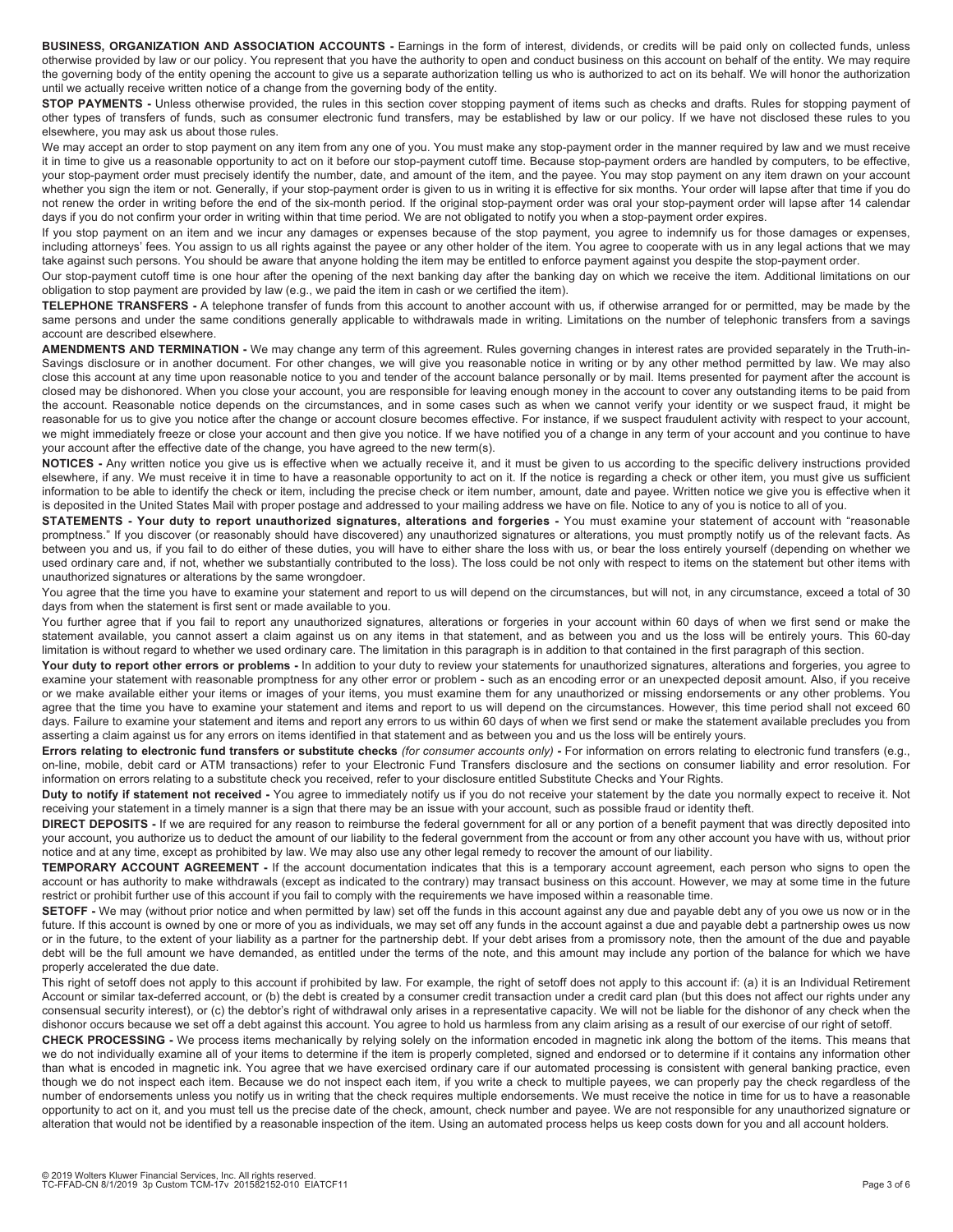**CHECK CASHING -** We may charge a fee for anyone that does not have an account with us who is cashing a check, draft or other instrument written on your account. We may also require reasonable identification to cash such a check, draft or other instrument. We can decide what identification is reasonable under the circumstances and such identification may be documentary or physical and may include collecting a thumbprint or fingerprint.

**TRUNCATION, SUBSTITUTE CHECKS, AND OTHER CHECK IMAGES -** If you truncate an original check and create a substitute check, or other paper or electronic image of the original check, you warrant that no one will be asked to make payment on the original check, a substitute check or any other electronic or paper image, if the payment obligation relating to the original check has already been paid. You also warrant that any substitute check you create conforms to the legal requirements and generally accepted specifications for substitute checks. You agree to retain the original check in conformance with our internal policy for retaining original checks. You agree to indemnify us for any loss we may incur as a result of any truncated check transaction you initiate. We can refuse to accept substitute checks that have not previously been warranted by a bank or other financial institution in conformance with the Check 21 Act. Unless specifically stated in a separate agreement between you and us, we do not have to accept any other electronic or paper image of an original check.

**REMOTELY CREATED CHECKS -** Like any standard check or draft, a remotely created check (sometimes called a telecheck, preauthorized draft or demand draft) is a check or draft that can be used to withdraw money from an account. Unlike a typical check or draft, however, a remotely created check is not issued by the paying bank and does not contain the signature of the account owner (or a signature purported to be the signature of the account owner). In place of a signature, the check usually has a statement that the owner authorized the check or has the owner's name typed or printed on the signature line.

You warrant and agree to the following for every remotely created check we receive from you for deposit or collection: (1) you have received express and verifiable authorization to create the check in the amount and to the payee that appears on the check; (2) you will maintain proof of the authorization for at least 2 years from the date of the authorization, and supply us the proof if we ask; and (3) if a check is returned you owe us the amount of the check, regardless of when the check is returned. We may take funds from your account to pay the amount you owe us, and if there are insufficient funds in your account, you still owe us the remaining balance.

**UNLAWFUL INTERNET GAMBLING NOTICE -** Restricted transactions as defined in Federal Reserve Regulation GG are prohibited from being processed through this account or relationship. Restricted transactions generally include, but are not limited to, those in which credit, electronic fund transfers, checks, or drafts are knowingly accepted by gambling businesses in connection with the participation by others in unlawful Internet gambling.

**ACH AND WIRE TRANSFERS -** This agreement is subject to Article 4A of the Uniform Commercial Code - Fund Transfers as adopted in the state in which you have your account with us. If you originate a fund transfer and you identify by name and number a beneficiary financial institution, an intermediary financial institution or a beneficiary, we and every receiving or beneficiary financial institution may rely on the identifying number to make payment. We may rely on the number even if it identifies a financial institution, person or account other than the one named. You agree to be bound by automated clearing house association rules. These rules provide, among other things, that payments made to you, or originated by you, are provisional until final settlement is made through a Federal Reserve Bank or payment is otherwise made as provided in Article 4A-403(a) of the Uniform Commercial Code. If we do not receive such payment, we are entitled to a refund from you in the amount credited to your account and the party originating such payment will not be considered to have paid the amount so credited. Credit entries may be made by ACH. If we receive a payment order to credit an account you have with us by wire or ACH, we are not required to give you any notice of the payment order or credit.

FACSIMILE SIGNATURES - Unless you make advance arrangements with us, we have no obligation to honor facsimile signatures on your checks or other orders. If we do agree to honor items containing facsimile signatures, you authorize us, at any time, to charge you for all checks, drafts, or other orders, for the payment of money, that are drawn on us. You give us this authority regardless of by whom or by what means the facsimile signature(s) may have been affixed so long as they resemble the facsimile signature specimen filed with us, and contain the required number of signatures for this purpose. You must notify us at once if you suspect that your facsimile signature is being or has been misused.

**AUTHORIZED SIGNER (Individual Accounts only) -** A single individual is the owner. The authorized signer is merely designated to conduct transactions on the owner's behalf. The owner does not give up any rights to act on the account, and the authorized signer may not in any manner affect the rights of the owner or beneficiaries, if any, other than by withdrawing funds from the account. The owner is responsible for any transactions of the authorized signer. We undertake no obligation to monitor transactions to determine that they are on the owner's behalf.

The owner may terminate the authorization at any time, and the authorization is automatically terminated by the death of the owner. However, we may continue to honor the transactions of the authorized signer until: (a) we have received written notice or have actual knowledge of the termination of authority, and (b) we have a reasonable opportunity to act on that notice or knowledge. We may refuse to accept the designation of an authorized signer.

**RESTRICTIVE LEGENDS OR ENDORSEMENTS -** The automated processing of the large volume of checks we receive prevents us from inspecting or looking for restrictive legends, restrictive endorsements or other special instructions on every check. For this reason, we are not required to honor any restrictive legend or endorsement or other special instruction placed on checks you write unless we have agreed in writing to the restriction or instruction. Unless we have agreed in writing, we are not responsible for any losses, claims, damages, or expenses that result from your placement of these restrictions or instructions on your checks. Examples of restrictive legends placed on checks are "must be presented within 90 days" or "not valid for more than \$1,000.00." The payee's signature accompanied by the words "for deposit only" is an example of a restrictive endorsement.

**ACCOUNT TRANSFER -** This account may not be transferred or assigned without our prior written consent.

**ENDORSEMENTS -** We may accept for deposit any item payable to you or your order, even if they are not endorsed by you. We may give cash back to any one of you. We may supply any missing endorsement(s) for any item we accept for deposit or collection, and you warrant that all endorsements are genuine.

To ensure that your check or share draft is processed without delay, you must endorse it (sign it on the back) in a specific area. Your entire endorsement (whether a signature or a stamp) along with any other endorsement information (e.g. additional endorsements, ID information, driver's license number, etc.) must fall within 1½" of the "trailing edge" of a check. Endorsements must be made in blue or black ink, so that they are readable by automated check processing equipment.

As you look at the front of a check, the "trailing edge" is the left edge. When you flip the check over, be sure to keep all endorsement information within 1<sup>1</sup>/2" of that edge.

|                                                                                            |      |                       |  | YOUR ENDORSEMENT MUST<br>BE WITHIN THIS AREA |                                            |  |
|--------------------------------------------------------------------------------------------|------|-----------------------|--|----------------------------------------------|--------------------------------------------|--|
| Name<br>Address, City, State<br>Pay to the<br>order of<br><b>Bank Name</b><br>and Location |      | 7654<br>20<br>dollars |  | $-1$ $^{1/2}$ $\rightarrow$                  | Keep your endorsement<br>out of this area. |  |
| Memo                                                                                       |      |                       |  |                                              |                                            |  |
| 01234567890                                                                                | 7654 |                       |  |                                              |                                            |  |
| FRONT OF CHECK                                                                             |      |                       |  | <b>BACK OF CHECK</b>                         |                                            |  |
| TRAILING EDGE                                                                              |      |                       |  |                                              |                                            |  |

It is important that you confine the endorsement information to this area since the remaining blank space will be used by others in the processing of the check to place additional needed endorsements and information. You agree that you will indemnify, defend, and hold us harmless for any loss, liability, damage or expense that occurs because your endorsement, another endorsement or information you have printed on the back of the check obscures our endorsement. These endorsement guidelines apply to both personal and business checks.

**DEATH OR INCOMPETENCE -** You agree to notify us promptly if any person with a right to withdraw funds from your account(s) dies or is adjudicated (determined by the appropriate official) incompetent. We may continue to honor your checks, items, and instructions until: (a) we know of your death or adjudication of incompetence, and (b) we have had a reasonable opportunity to act on that knowledge. You agree that we may pay or certify checks drawn on or before the date of death or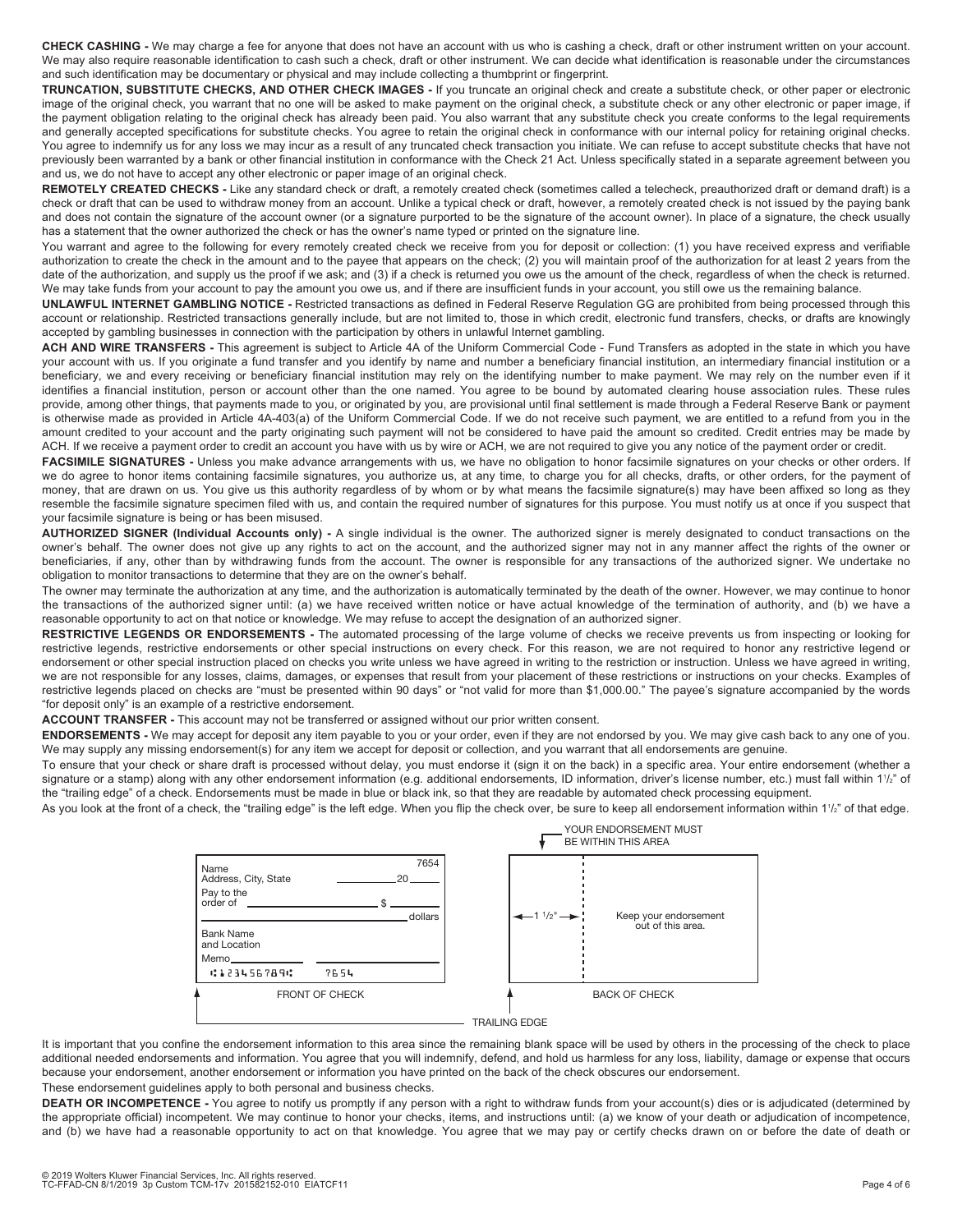adjudication of incompetence for up to ten (10) days after your death or adjudication of incompetence unless ordered to stop payment by someone claiming an interest in the account.

FIDUCIARY ACCOUNTS - Accounts may be opened by a person acting in a fiduciary capacity. A fiduciary is someone who is appointed to act on behalf of and for the benefit of another. We are not responsible for the actions of a fiduciary, including the misuse of funds. This account may be opened and maintained by a person or persons named as a trustee under a written trust agreement, or as executors, administrators, or conservators under court orders. You understand that by merely opening such an account, we are not acting in the capacity of a trustee in connection with the trust nor do we undertake any obligation to monitor or enforce the terms of the trust or letters.

#### **CREDIT VERIFICATION -** You agree that we may verify credit and employment history by any necessary means, including preparation of a credit report by a credit reporting agency.

LEGAL ACTIONS AFFECTING YOUR ACCOUNT - If we are served with a subpoena, restraining order, writ of attachment or execution, levy, garnishment, search warrant, or similar order relating to your account (termed "legal action" in this section), we will comply with that legal action. Or, in our discretion, we may freeze the assets in the account and not allow any payments out of the account until a final court determination regarding the legal action. We may do these things even if the legal action involves less than all of you. In these cases, we will not have any liability to you if there are insufficient funds to pay your items because we have withdrawn funds from your account or in any way restricted access to your funds in accordance with the legal action. Any fees or expenses we incur in responding to any legal action (including, without limitation, attorneys' fees and our internal expenses) may be charged against your account. The list of fees applicable to your account(s) provided elsewhere may specify additional fees that we may charge for certain legal actions.

### **ACCOUNT SECURITY -**

**Duty to protect account information and methods of access -** It is your responsibility to protect the account numbers and electronic access devices (e.g., an ATM card) we provide you for your account(s). Do not discuss, compare, or share information about your account number(s) with anyone unless you are willing to give them full use of your money. An account number can be used by thieves to issue an electronic debit or to encode your number on a false demand draft which looks like and functions like an authorized check. If you furnish your access device and grant actual authority to make transfers to another person (a family member or coworker, for example) who then exceeds that authority, you are liable for the transfers unless we have been notified that transfers by that person are no longer authorized.

Your account number can also be used to electronically remove money from your account, and payment can be made from your account even though you did not contact us directly and order the payment.

You must also take precaution in safeguarding your blank checks. Notify us at once if you believe your checks have been lost or stolen. As between you and us, if you are negligent in safeguarding your checks, you must bear the loss entirely yourself or share the loss with us (we may have to share some of the loss if we failed to use ordinary care and if we substantially contributed to the loss).

Positive pay and other fraud prevention services - Except for consumer electronic fund transfers subject to Regulation E, you agree that if we offer you services appropriate for your account to help identify and limit fraud or other unauthorized transactions against your account, and you reject those services, you will be responsible for any fraudulent or unauthorized transactions which could have been prevented by the services we offered. You will not be responsible for such transactions if we acted in bad faith or to the extent our negligence contributed to the loss. Such services include positive pay or commercially reasonable security procedures. If we offered you a commercially reasonable security procedure which you reject, you agree that you are responsible for any payment order, whether authorized or not, that we accept in compliance with an alternative security procedure that you have selected. The positive pay service can help detect and prevent check fraud and is appropriate for account holders that issue: a high volume of checks, a lot of checks to the general public, or checks for large dollar amounts.

**TELEPHONIC INSTRUCTIONS -** Unless required by law or we have agreed otherwise in writing, we are not required to act upon instructions you give us via facsimile transmission or leave by voice mail or on a telephone answering machine.

**MONITORING AND RECORDING TELEPHONE CALLS AND CONSENT TO RECEIVE COMMUNICATIONS -** Subject to federal and state law, we may monitor or record phone calls for security reasons, to maintain a record and to ensure that you receive courteous and efficient service. You consent in advance to any such recording.

To provide you with the best possible service in our ongoing business relationship for your account we may need to contact you about your account from time to time by telephone, text messaging or email. However, we first obtain your consent to contact you about your account in compliance with applicable consumer protection provisions in the federal Telephone Consumer Protection Act of 1991 (TCPA), CAN-SPAM Act and their related federal regulations and orders issued by the Federal Communications Commission (FCC).

- Your consent is limited to your account, and as authorized by applicable law and regulations.
- Your consent is voluntary and not conditioned on the purchase of any product or service from us.

With the above understandings, you authorize us to contact you regarding your account throughout its existence using any telephone numbers or email addresses that you have previously provided to us by virtue of an existing business relationship or that you may subsequently provide to us.

This consent is regardless of whether the number we use to contact you is assigned to a landline, a paging service, a cellular wireless service, a specialized mobile radio service, other radio common carrier service or any other service for which you may be charged for the call. You further authorize us to contact you through the use of voice, voice mail and text messaging, including the use of pre-recorded or artificial voice messages and an automated dialing device.

If necessary, you may change or remove any of the telephone numbers or email addresses at any time using any reasonable means to notify us.

**CLAIM OF LOSS -** If you claim a credit or refund because of a forgery, alteration, or any other unauthorized withdrawal, you agree to cooperate with us in the investigation of the loss, including giving us an affidavit containing whatever reasonable information we require concerning your account, the transaction, and the circumstances surrounding the loss. You will notify law enforcement authorities of any criminal act related to the claim of lost, missing, or stolen checks or unauthorized withdrawals. We will have a reasonable period of time to investigate the facts and circumstances surrounding any claim of loss. Unless we have acted in bad faith, we will not be liable for special or consequential damages, including loss of profits or opportunity, or for attorneys' fees incurred by you.

You agree that you will not waive any rights you have to recover your loss against anyone who is obligated to repay, insure, or otherwise reimburse you for your loss. You will pursue your rights or, at our option, assign them to us so that we may pursue them. Our liability will be reduced by the amount you recover or are entitled to recover from these other sources.

**EARLY WITHDRAWAL PENALTIES (and involuntary withdrawals) -** We may impose early withdrawal penalties on a withdrawal from a time account even if you don't initiate the withdrawal. For instance, the early withdrawal penalty may be imposed if the withdrawal is caused by our setoff against funds in the account or as a result of an attachment or other legal process. We may close your account and impose the early withdrawal penalty on the entire account balance in the event of a partial early withdrawal. See your notice of penalty for early withdrawals for additional information.

**ADDRESS OR NAME CHANGES -** You are responsible for notifying us of any change in your address or your name. Unless we agree otherwise, change of address or name must be made in writing by at least one of the account holders. Informing us of your address or name change on a check reorder form is not sufficient. We will attempt to communicate with you only by use of the most recent address you have provided to us. If provided elsewhere, we may impose a service fee if we attempt to locate you.

**RESOLVING ACCOUNT DISPUTES -** We may place an administrative hold on the funds in your account (refuse payment or withdrawal of the funds) if it becomes subject to a claim adverse to (1) your own interest; (2) others claiming an interest as survivors or beneficiaries of your account; or (3) a claim arising by operation of law. The hold may be placed for such period of time as we believe reasonably necessary to allow a legal proceeding to determine the merits of the claim or until we receive evidence satisfactory to us that the dispute has been resolved. We will not be liable for any items that are dishonored as a consequence of placing a hold on funds in your account for these reasons.

**WAIVER OF NOTICES -** To the extent permitted by law, you waive any notice of non-payment, dishonor or protest regarding any items credited to or charged against your account. For example, if you deposit an item and it is returned unpaid or we receive a notice of nonpayment, we do not have to notify you unless required by federal Regulation CC or other law.

—————————————